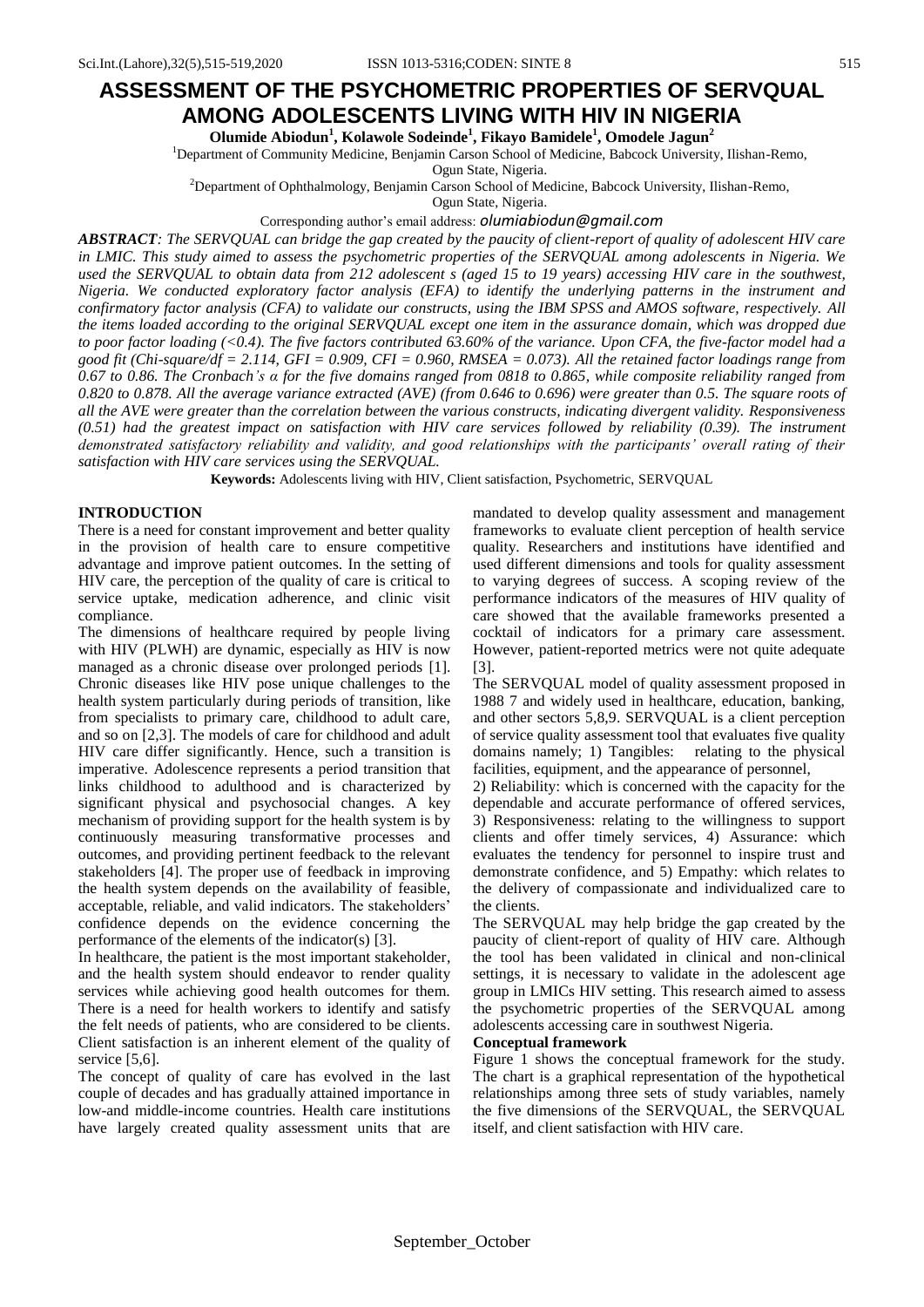

#### **METHODS**

We conducted a cross-sectional study of 212 adolescent s (aged 15 to 19 years) accessing HIV care in five comprehensive antiretroviral therapy (ART) facilities across two states in southwest Nigeria. The current report represents a part of a bigger study described elsewhere [10]. The survey included those that gave consent and whose guardians also gave assent, and excluded those who were either physically or mentally unfit to participate. The study purposively selected five ART sites with a large adolescent population and enrolled volunteers into the after a comprehensive informed consent process. Trained research assistants conducted structured interviews using a close-ended questionnaire. The questionnaire explored volunteers' sociodemographic characteristics and satisfaction with the services provided at the health facilities using the SERVQUAL tool. The instrument has two parts of 22-item each, assessing five domains of client satisfaction 7. The first part assesses expectations while the second evaluates the clients' perceived satisfaction with services. The 22-item perception part was used for psychometric analysis. The sample size was large enough to meet the recommendations of five to ten participants per item for evaluating the properties of a tool [11].

We used the IBM SPSS Statistics software version 22 and the Analysis of Moment (AMOS) version 20 for data analyses. We conducted exploratory factor analysis (EFA) using principal axis factoring and assessed reliability to identify the underlying patterns in the instrument. We then conducted Confirmatory Factor Analysis (CFA) to validate our constructs and determine its alliance with our theoretical orientation and confirm the fit of our model to the data. The study assessed internal consistency, composite reliability, convergent and divergent validity of the instrument. The model fit of the CFA was tested based on the Hu and Bentler Criteria [12].

## **RESULTS**

#### **Participants' characteristics**

The mean age was  $16.62 \pm 1.37$  years. One hundred four (49.1%) of the participants were females, while 108 (50.9%) were males. All of them were single and not previously married. More than half of them (53.8%) had completed primary school education, while 43.9% had completed secondary school. One hundred and seventynine (84.4%) of them were still schooling, sixteen (7.5%) were artisan trainees, and thirteen (6.1%) were unemployed. The remaining 1.9% had no formal education. About two-thirds (63.7) of the adolescents were Yoruba while about a quarter (23.1) were Igbo. Nine (4.2%) of them had at least one form of disability.

#### **Exploratory Factor Analysis**

The Kaiser Meyer-Olkin (KMO) values of 0.939 indicated the sample size was adequate for the EFA. The p-value from Bartlett's test of sphericity of <0.001 confirmed the presence of at least one reliable correlation among the indicators of each of the variables. The EFA used principal axis factoring with Promax rotation (the factors were highly correlated: 0.669) and Kaiser normalization to extract five latent variables. As shown in Table 1, the items loaded according to the original SERVQUAL except that item 4 in the assurance domain which was dropped because the factor loading was less than 0.4. The five factors contributed 63.60% of the variance. The Cronbach's alpha values for the Tangibles (0.840, Reliability (0.871), Responsiveness (0.875), Assurance (0.875), and Empathy (0.868) constructs indicated good internal consistencies.

**Table 1: Exploratory factor Analysis for SERVQUAL among adolescents living with HIV**

| $\sim$ 0.112 millions, muoleover.<br>. |                                                              |                  |       |  |  |  |  |  |
|----------------------------------------|--------------------------------------------------------------|------------------|-------|--|--|--|--|--|
| Construct                              | Items of the original SERVQUAL<br>Factor loading<br>notation |                  |       |  |  |  |  |  |
| Tangibles                              | Equipment are Up-to-date                                     | t1               | 0.523 |  |  |  |  |  |
|                                        | Facilities are visually appealing                            | t2               | 0.677 |  |  |  |  |  |
|                                        | Employees are well-dressed                                   | t3               | 0.814 |  |  |  |  |  |
|                                        | Facilities match services                                    | t4               | 0.691 |  |  |  |  |  |
| Reliability                            | Facilities keep their promises                               | rel1             | 0.441 |  |  |  |  |  |
|                                        | Providers are sympathetic and reassuring                     | rel <sub>2</sub> | 0.469 |  |  |  |  |  |
|                                        | Providers are dependable                                     | rel <sub>3</sub> | 0.532 |  |  |  |  |  |
|                                        | Services are provided at the promised time                   | rel <sub>4</sub> | 0.705 |  |  |  |  |  |
|                                        | Records are accurate                                         | rel <sub>5</sub> | 0.746 |  |  |  |  |  |
| Responsiveness                         | Providers say exactly when services will be done             | re1              | 0.574 |  |  |  |  |  |
|                                        | Employees offer prompt services                              | re2              | 0.516 |  |  |  |  |  |
|                                        |                                                              |                  |       |  |  |  |  |  |

September\_October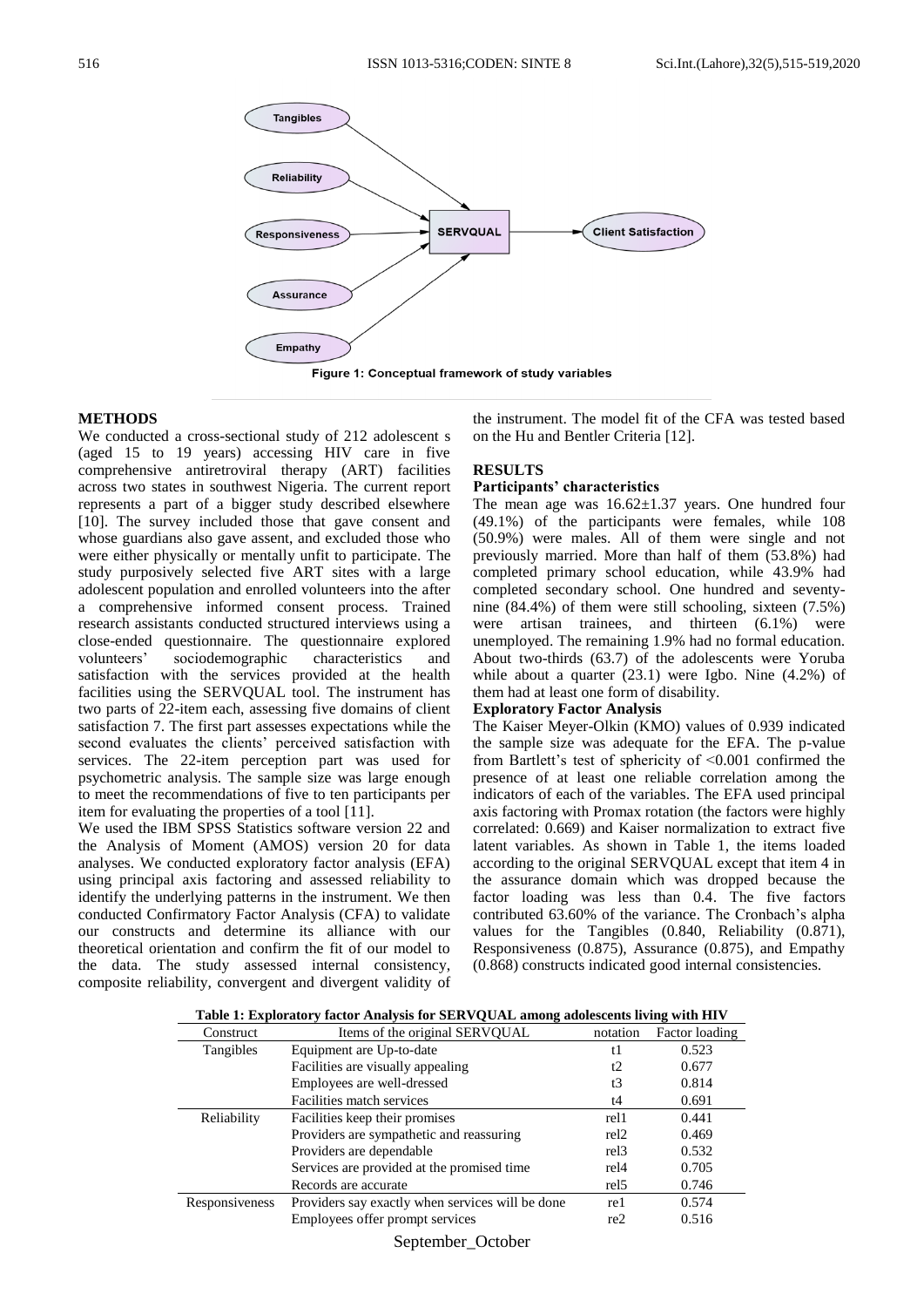|           | Employees are always willing to help                | re3              | 0.423   |
|-----------|-----------------------------------------------------|------------------|---------|
|           | Providers give prompt response to client's requests | re4              | 0.836   |
| Assurance | Clients trust employees                             | ass1             | 0.433   |
|           | Clients feel safe with employees                    | ass2             | 0.727   |
|           | Employees are polite                                | ass3             | 0.646   |
|           | Employees are well supported to do their jobs       | ass4             | Dropped |
| Empathy   | Clients get individual attention                    | emp <sub>1</sub> | 0.592   |
|           | Employees give personal attention to clients        | emp2             | 0.881   |
|           | Employees know clients' needs                       | emp3             | 0.702   |
|           | Employees have clients' interests at heart          | emp4             | 0.690   |
|           | Operating hours are convenient                      | emp5             | 0.483   |

### **Confirmatory Factor Analysis**



Figure 2: Five-factor correlated CFA model CMIN/DF=2.114 <5, P=0.000 <0.05, GFI=0.909 <0.9, IFI=0.960 <0.9, TLI=0.943 <0.9, CFI=0.960 < 0.9, RMSEA=0.073 < 0.08, SRMR=0.0398 < 0.05

The five-factor model had a good fit (Chi-square/df  $=$ 2.114, GFI = 0.909, CFI = 0.960, RMSEA = 0.073) after we had dropped variables due to poor factor lading and problematic standardized residual covariance, and made corrections for the error terms. We dropped the following variables due to poor factor loadings and problematic standardized residual covariance; 1) equipment are up-todate, 2) facilities are visually appealing, 3) facilities keep

their promises, 4) records are accurate, 5) employees are willing to help, and 6) employees have clients' interests at heart. We correlated between some error terms that measure similar constructs. The correlations between them are higher than the others, and there is a need to correlate them to ensure stability. All the retained factor loadings range from 0.67 to 0.86.

| Tuble 20 Tundlet and Itellability of the blirty Centre beare |     |  |  |                                                                                                                                          |                                                         |       |       |       |                                                                                      |  |  |
|--------------------------------------------------------------|-----|--|--|------------------------------------------------------------------------------------------------------------------------------------------|---------------------------------------------------------|-------|-------|-------|--------------------------------------------------------------------------------------|--|--|
| IС                                                           | CR. |  |  |                                                                                                                                          |                                                         |       |       |       |                                                                                      |  |  |
|                                                              |     |  |  | 0.864                                                                                                                                    | 0.820                                                   |       |       |       |                                                                                      |  |  |
|                                                              |     |  |  | 0.824                                                                                                                                    | 0.779                                                   | 0.834 |       |       |                                                                                      |  |  |
|                                                              |     |  |  | 0.873                                                                                                                                    | 0.709                                                   | 0.683 | 0.834 |       |                                                                                      |  |  |
|                                                              |     |  |  | 0.868                                                                                                                                    | 0.747                                                   | 0.718 | 0.817 | 0.829 |                                                                                      |  |  |
|                                                              |     |  |  | 0.893                                                                                                                                    | 0.647                                                   | 0.590 | 0.776 | 0.780 | 0.803                                                                                |  |  |
|                                                              |     |  |  | $0.818$ $0.860$ $0.672$ $0.607$<br>$0.823$ $0.820$ $0.695$ $0.607$<br>Responsiveness 10.86510.87310.69610.667<br>0.863 0.868 0.687 0.667 | $\vert 0.852 \vert 0.878 \vert 0.646 \vert 0.608 \vert$ |       |       |       | AVE   MSV   MaxR(H)   Reliability   Tangibles   Responsiveness   Assurance   Empathy |  |  |

**Table 2: Validity and Reliability of the SERVQUAL scale**

Table 2 shows that the Cronbach alpha values for the five domains ranged from 0818 to 0.865, which is good. Also, the composite reliability ranged from 0.820 to 0.878, which is good. The average variance extracted (AVE) for all the

five constructs, which ranged from 0.646 to 0.696, were greater than 0.5, indicating convergent validity. The square roots of all the AVE were greater than the correlation between the various constructs. Therefore, there was divergent validity  $13$ .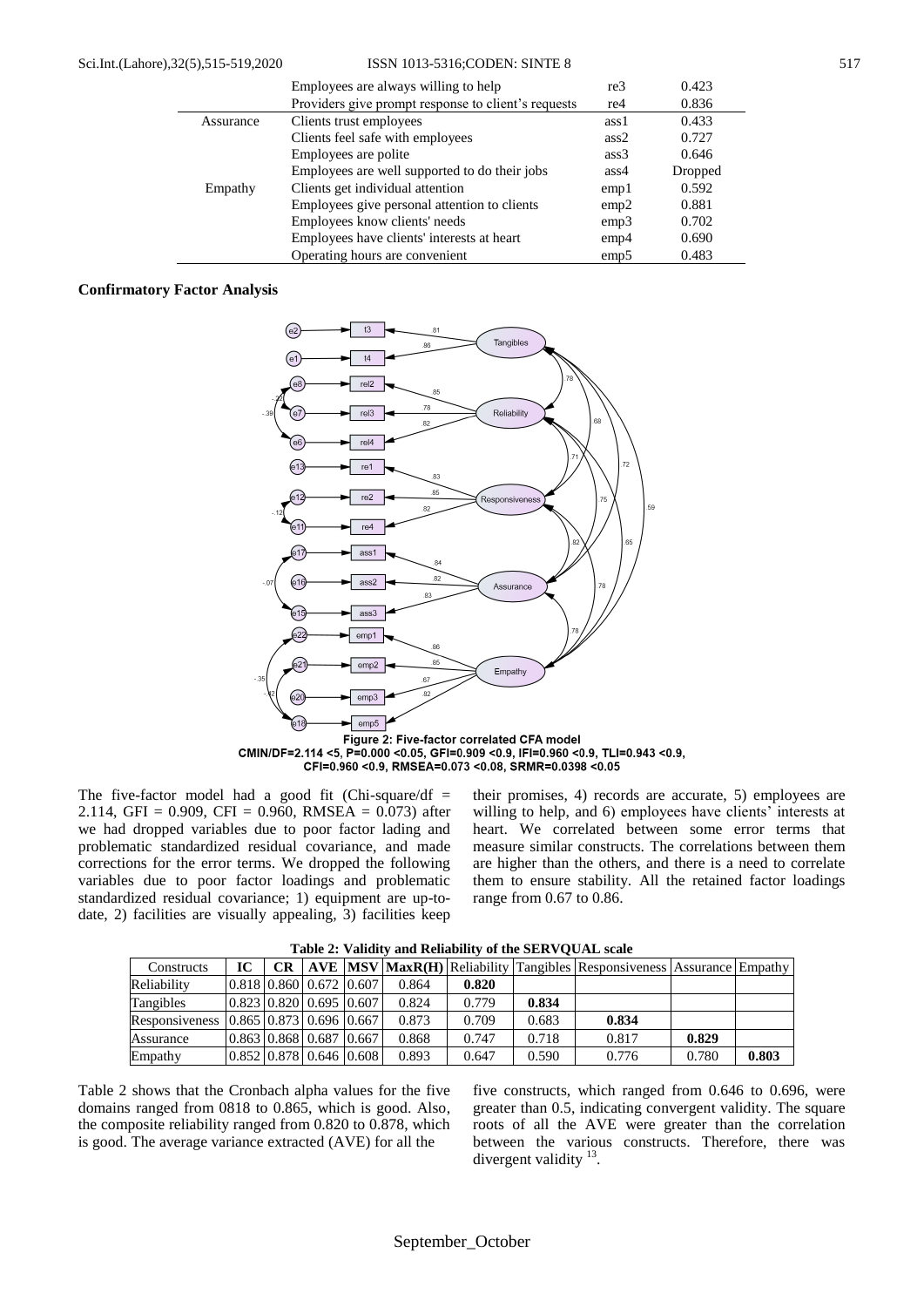

Figure 3: Five dimensions and Adolescents' satisfaction with HIV care services

# **Relationship between the SERVQUAL dimensions and satisfaction with HIV care**

Figure 3 shows the relationship between the five dimensions of SERVQUAL and the adolescents' satisfaction with HIV care services. The study assessed the strengths of the relationship using the standardized coefficient betas. Responsiveness (0.51) had the greatest impact on satisfaction with HIV care services followed by reliability (0.39). The model parameters (CMIN/DF=2.270, p=0.000, GFI=0.901, CFI=0.950, RMSEA=0.078, and SMSR=0.0413) are within acceptable limits, indicating a good fit.

# **DISCUSSION**

This study aimed to validate the factor structure and psychometric properties of the SERVQUAL among a sample of HIV positive adolescents (aged 15 to 19 years) in the southwest, Nigeria. The data analysis confirmed a fivefactor structure with factor loadings which were mostly consistent with the findings of other authors [3,5,7,8]. The instrument demonstrated satisfactory reliability and validity, and good relationships with the participants' overall rating of their satisfaction with HIV care services using the SERVQUAL. The current study shows that responsiveness had the greatest impact on satisfaction with HIV care services followed by reliability and empathy. This finding is consistent with the result from studies assessing the psychometric properties of SERVQUAL in the banking, education, healthcare industries [8,14-16]. Although some studies in the education sector concluded that the tangibility had the highest influence on satisfaction 5,8. There is a need for HIV service managers to develop strategies to improve on the tangibles (equipment, facilities, and general outlook), assurance (attitude of health workers to engender clients' trust), and empathy.

This study is one of the few available from the study setting validating SERVQUAL. The findings provide evidence for the reliability of the instrument for measuring client satisfaction. The strengths of the current research are the use of confirmatory factor analysis and the direct application of a theory-based, widely available scale to a specific population in a clinical setting. Future research

should focus on comparing the scale with other potent client satisfaction scales in similar and broader HIV contexts.

# **Acknowledgment**

The investigators wish to thank the study participants and other volunteers for their time and kind cooperation. We wish to acknowledge the contributions of the staff at participating sites. The authors affirm that we have recognized everyone who made significant contributions to the work.

# **Funding**

This research was funded by Merck, Sharp, and Dohme Corporation (MISP #57473).

# **Conflict of interest**

The study was investigator-initiated, therefore, the funders were not involved in the design, data collection, data analysis, writing of this manuscript, and in the decision to submit this manuscript for publication. The authors have no further conflict of interest to declare.

# **REFERENCE**

- 1. COLLABORATION ATC. Life expectancy of individuals on combination antiretroviral therapy in high-income countries: a collaborative analysis of 14 cohort studies. *The Lancet,* **372**(9635):293-299(2007).
- 2. Aberg JA, Gallant JE, Ghanem KG, Emmanuel P, Zingman BS, Horberg MA. Primary care guidelines for the management of persons infected with HIV: 2013 update by the HIV Medicine Association of the Infectious Diseases Society of America. *Clinical Infectious Diseases,* **58**(1):e1-e34(2014).
- 3. Johnston S, Kendall C, Hogel M, McLaren M, Liddy C. Measures of quality of care for people with HIV: a scoping review of performance indicators for primary care. *PloS one,* **10**(9)(2015).
- 4. Best A, Greenhalgh T, Lewis S, Saul JE, Carroll S, Bitz J. Large‐system transformation in health care: a realist review. *The Milbank Quarterly,* **90**(3):421-456(2012).
- 5. Munshi MM, Fateh EA, Alam F, Khan K. Assessing psychometric properties of Servqual abd evaluation of